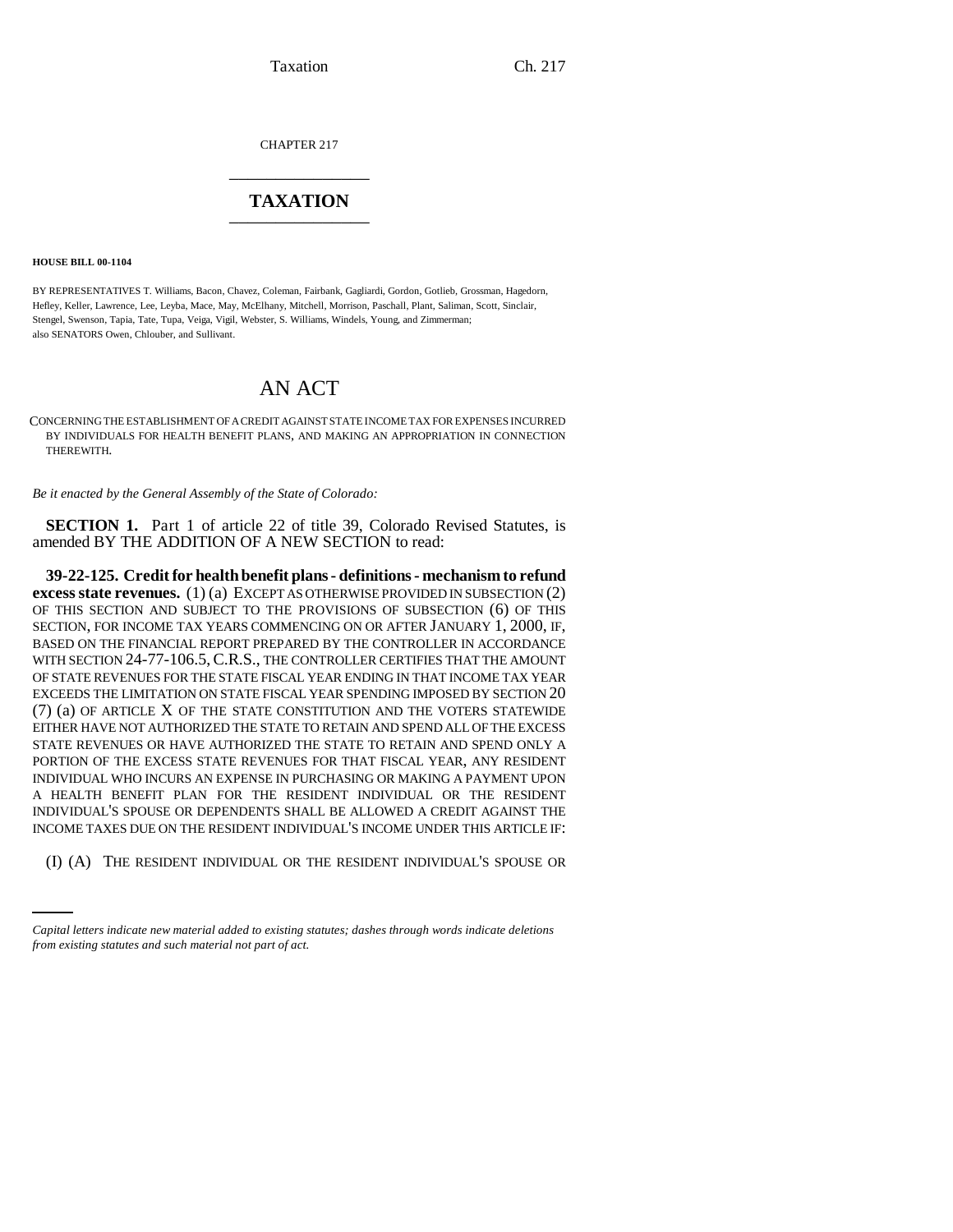DEPENDENTS WERE NOT COVERED BY AN INDIVIDUAL HEALTH BENEFIT PLAN OR AN EMPLOYEE OR GROUP HEALTH BENEFIT PLAN DURING ANY PORTION OF THE INCOME TAX YEAR IMMEDIATELY PRECEDING THE INCOME TAX YEAR FOR WHICH THE CREDIT IS BEING CLAIMED; OR

(B) THE RESIDENT INDIVIDUAL WAS ALLOWED OR WAS ELIGIBLE TO CLAIM THE CREDIT ALLOWED PURSUANT TO THIS SUBSECTION (1) FOR THE INCOME TAX YEAR IMMEDIATELY PRECEDING THE INCOME TAX YEAR FOR WHICH THE CREDIT IS BEING CLAIMED; AND

(II) (A) FOR A RESIDENT INDIVIDUAL WITH NO DEPENDENTS FILING A SINGLE RETURN, THE RESIDENT INDIVIDUAL'S FEDERAL ADJUSTED GROSS INCOME DOES NOT EXCEED TWENTY-FIVE THOUSAND DOLLARS FOR THE CALENDAR YEAR IMMEDIATELY PRECEDING THE INCOME TAX YEAR FOR WHICH THE CREDIT IS BEING CLAIMED; OR

(B) FOR TWO RESIDENT INDIVIDUALS WITH NO DEPENDENTS FILING A JOINT RETURN OR TWO MARRIED RESIDENT INDIVIDUALS WITH NO DEPENDENTS FILING SEPARATE RETURNS, THE RESIDENT INDIVIDUALS' FEDERAL ADJUSTED GROSS INCOME DOES NOT EXCEED THIRTY THOUSAND DOLLARS FOR THE CALENDAR YEAR IMMEDIATELY PRECEDING THE INCOME TAX YEAR FOR WHICH THE CREDIT IS BEING CLAIMED.

(C) FOR A RESIDENT INDIVIDUAL WITH DEPENDENTS FILING A SINGLE RETURN, TWO RESIDENT INDIVIDUALS WITH DEPENDENTS FILING A JOINT RETURN, OR TWO MARRIED RESIDENT INDIVIDUALS WITH DEPENDENTS FILING SEPARATE RETURNS, THE RESIDENT INDIVIDUALS' FEDERAL ADJUSTED GROSS INCOME DOES NOT EXCEED THIRTY-FIVE THOUSAND DOLLARS FOR THE CALENDAR YEAR IMMEDIATELY PRECEDING THE INCOME TAX YEAR FOR WHICH THE CREDIT IS BEING CLAIMED.

(b) EXCEPT AS OTHERWISE PROVIDED IN SUBSECTION (3) OF THIS SECTION, THE CREDIT SHALL BE AN AMOUNT EQUAL TO THE AMOUNT PAID FOR SUCH HEALTH BENEFIT PLAN DURING THE TAXABLE YEAR FOR WHICH THE CREDIT IS CLAIMED; EXCEPT THAT THE AMOUNT OF THE CREDIT CLAIMED PURSUANT TO THIS SECTION SHALL NOT EXCEED FIVE HUNDRED DOLLARS FOR THE TAXABLE YEAR FOR EACH HEALTH BENEFIT PLAN FOR WHICH THE CREDIT IS CLAIMED.

(c) FOR PURPOSES OF THIS SECTION, "HEALTH BENEFIT PLAN" MEANS ANY HEALTH BENEFIT PLAN, AS DEFINED IN SECTION 10-16-102 (21), C.R.S., THAT IS ACQUIRED INDIVIDUALLY BY A TAXPAYER.

(2) NOTWITHSTANDING ANY OTHER PROVISION OF THIS SECTION TO THE CONTRARY:

(a) THE CREDIT AUTHORIZED BY THIS SECTION SHALL NOT BE ALLOWED FOR ANY AMOUNT PAID BY A TAXPAYER FOR A HEALTH BENEFIT PLAN DURING ANY GIVEN TAXABLE YEAR THAT IS DEDUCTED FROM FEDERAL ADJUSTED GROSS INCOME FOR THE SAME TAXABLE YEAR PURSUANT TO THE INTERNAL REVENUE CODE; AND

(b) THE CREDIT AUTHORIZED BY THIS SECTION SHALL NOT BE ALLOWED FOR ANY AMOUNT PAID BY A TAXPAYER OR AN EMPLOYER OF THE TAXPAYER DURING ANY GIVEN TAXABLE YEAR FOR AN EMPLOYEE OR GROUP HEALTH BENEFIT PLAN FOR THE TAXPAYER OR THE TAXPAYER'S SPOUSE OR DEPENDENTS THAT IS PROVIDED THROUGH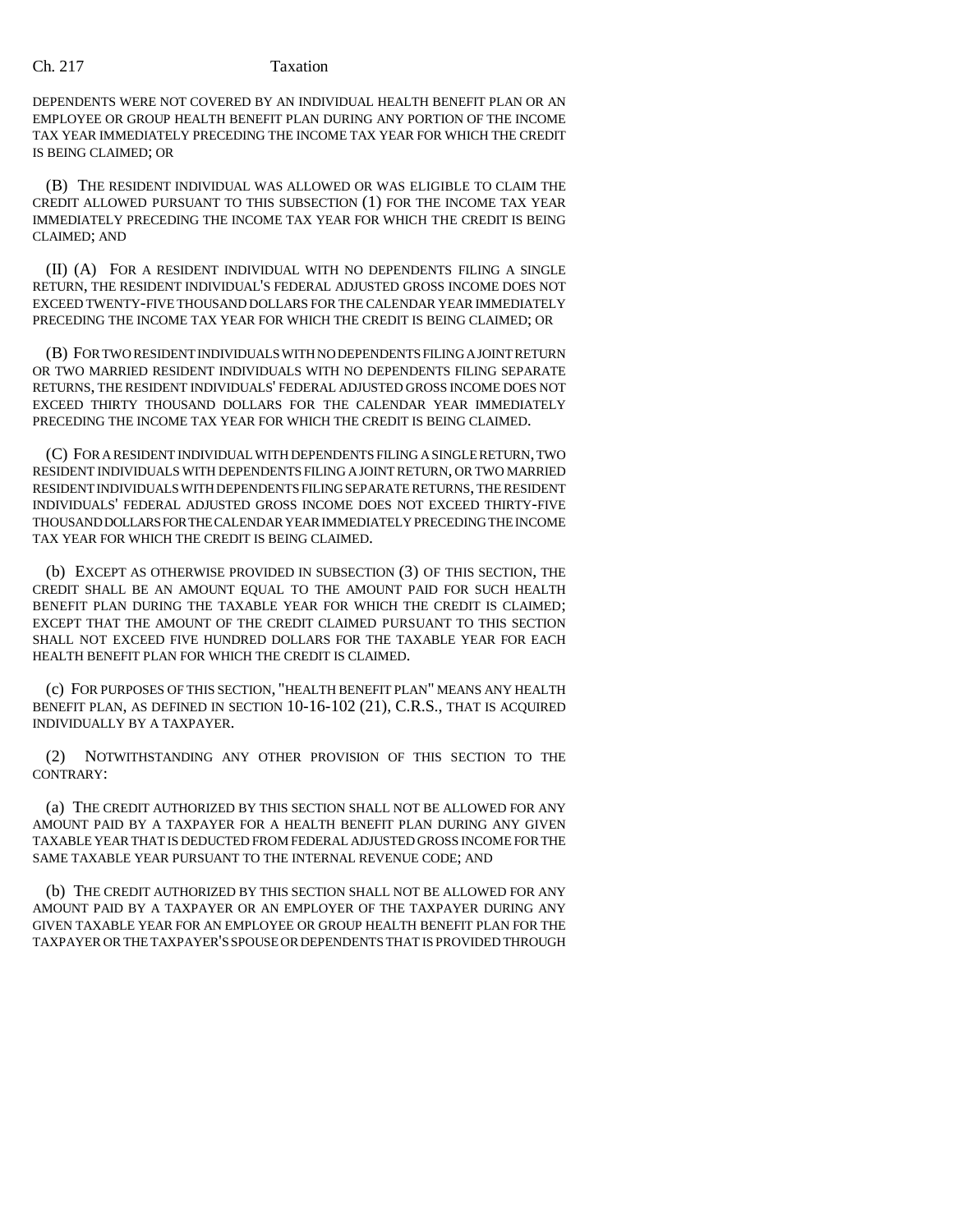### THE TAXPAYER'S EMPLOYER.

(c) NO MORE THAN ONE CREDIT AUTHORIZED BY THIS SECTION SHALL BE ALLOWED FOR ANY ONE HOUSEHOLD.

(3) THE CREDIT ALLOWED PURSUANT TO PARAGRAPH (a) OF SUBSECTION (1) OF THIS SECTION SHALL NOT EXCEED THE AMOUNT OF INCOME TAXES DUE ON THE TAXPAYER'S INCOME FOR THE INCOME TAX YEAR FOR WHICH THE CREDIT IS CLAIMED AND THE AMOUNT OF THE CREDIT NOT USED TO OFFSET INCOME TAXES SHALL NOT BE CARRIED FORWARD AS A CREDIT AGAINST THE TAXPAYER'S SUBSEQUENT YEARS' INCOME TAX LIABILITY AND SHALL NOT BE REFUNDED TO THE TAXPAYER.

(4) ANY CREDIT ALLOWED FOR ANY GIVEN TAXABLE YEAR PURSUANT TO THIS SECTION SHALL BE PUBLISHED IN RULES PROMULGATED BY THE EXECUTIVE DIRECTOR IN ACCORDANCE WITH ARTICLE 4 OF TITLE 24, C.R.S., AND SHALL BE INCLUDED IN INCOME TAX FORMS FOR THAT TAXABLE YEAR.

(5) THE GENERAL ASSEMBLY FINDS AND DECLARES THAT AN INCOME TAX CREDIT FOR HEALTH BENEFIT PLAN EXPENSES IS A REASONABLE METHOD OF REFUNDING A PORTION OF THE EXCESS STATE REVENUES REQUIRED TO BE REFUNDED IN ACCORDANCE WITH SECTION 20 (7) (d) OF ARTICLE X OF THE STATE CONSTITUTION.

(6) (a) IF, BASED ON THE FINANCIAL REPORT PREPARED BY THE CONTROLLER IN ACCORDANCE WITH SECTION 24-77-106.5,C.R.S., THE CONTROLLER CERTIFIES THAT THE AMOUNT OF STATE REVENUES FOR THE STATE FISCAL YEAR COMMENCING ON JULY 1, 1999, EXCEEDS THE LIMITATION ON STATE FISCAL YEAR SPENDING IMPOSED BY SECTION 20 (7) (a) OF ARTICLE X OF THE STATE CONSTITUTION FOR THAT STATE FISCAL YEAR BY LESS THAN FOUR HUNDRED MILLION DOLLARS, THEN THE CREDIT AUTHORIZED BY SUBSECTION (1) OF THIS SECTION SHALL NOT BE ALLOWED FOR THE INCOME TAX YEAR COMMENCING ON JANUARY 1, 2000.

(b) IF, BASED ON THE FINANCIAL REPORT PREPARED BY THE CONTROLLER IN ACCORDANCE WITH SECTION 24-77-106.5,C.R.S., THE CONTROLLER CERTIFIES THAT THE AMOUNT OF STATE REVENUES FOR ANY STATE FISCAL YEAR COMMENCING ON OR AFTER JULY 1, 2000, EXCEEDS THE LIMITATION ON STATE FISCAL YEAR SPENDING IMPOSED BY SECTION  $20(7)(a)$  OF ARTICLE X OF THE STATE CONSTITUTION FOR THAT STATE FISCAL YEAR BY LESS THAN FOUR HUNDRED MILLION DOLLARS, AS ADJUSTED PURSUANT TO PARAGRAPH (c) OF THIS SUBSECTION (6), THEN THE CREDIT AUTHORIZED BY SUBSECTION (1) OF THIS SECTION SHALL NOT BE ALLOWED FOR THE INCOME TAX YEAR IN WHICH SAID FISCAL YEAR ENDED.

(c) (I) NO LATER THAN OCTOBER 1 OF ANY GIVEN CALENDAR YEAR COMMENCING ON OR AFTER JANUARY 1, 2001, THE EXECUTIVE DIRECTOR OF THE DEPARTMENT OF REVENUE SHALL ANNUALLY ADJUST THE DOLLAR AMOUNT SPECIFIED IN PARAGRAPH (b) OF THIS SUBSECTION (6) TO REFLECT THE RATE OF GROWTH OF COLORADO PERSONAL INCOME FOR THE CALENDAR YEAR IMMEDIATELY PRECEDING THE CALENDAR YEAR IN WHICH SUCH ADJUSTMENT IS MADE. FOR PURPOSES OF THIS SUBPARAGRAPH (I), "THE RATE OF GROWTH OF COLORADO PERSONAL INCOME" MEANS THE PERCENTAGE CHANGE BETWEEN THE MOST RECENT PUBLISHED ANNUAL ESTIMATE OF TOTAL PERSONAL INCOME FOR COLORADO, AS DEFINED AND OFFICIALLY REPORTED BY THE BUREAU OF ECONOMIC ANALYSIS IN THE UNITED STATES DEPARTMENT OF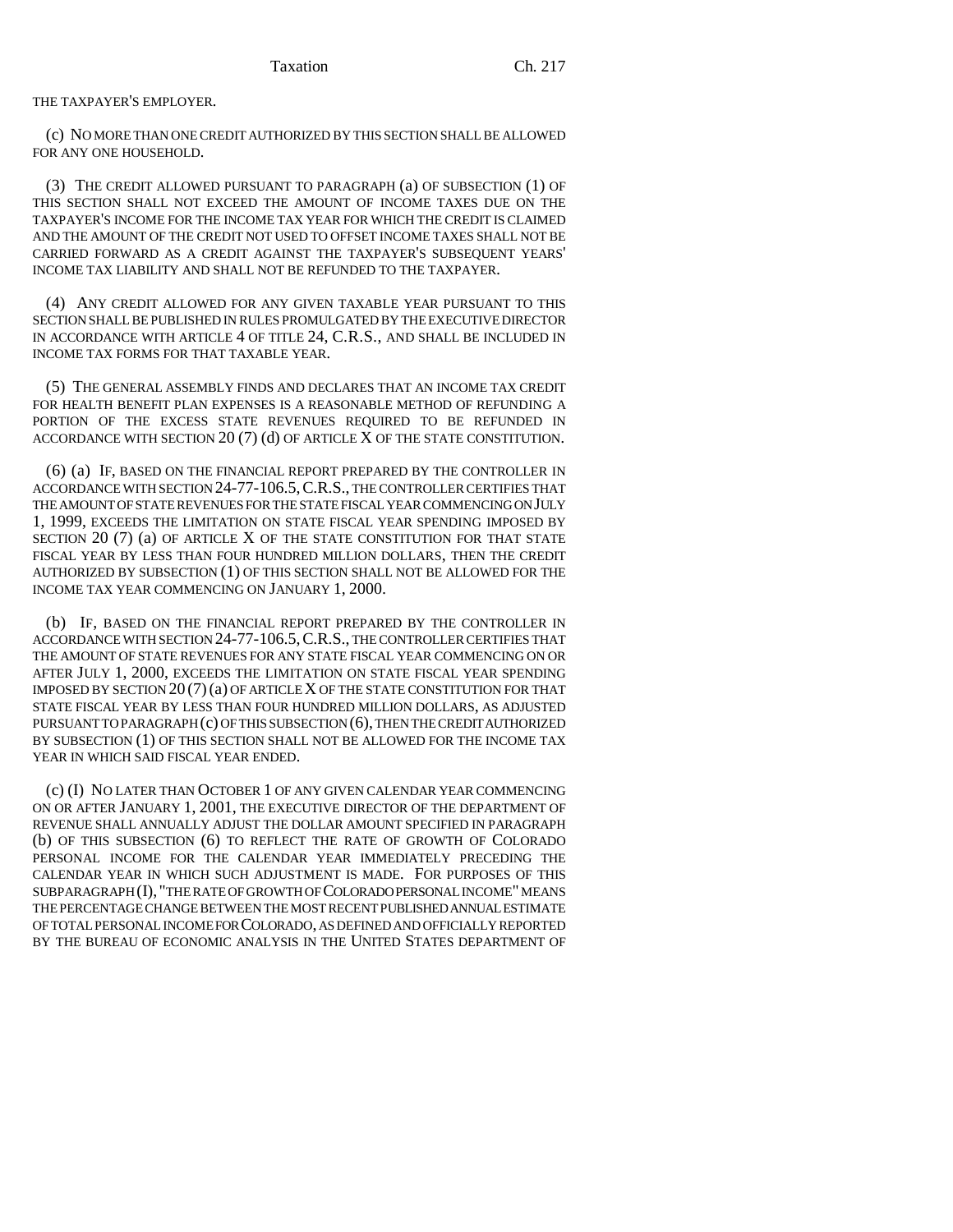### Ch. 217 Taxation

COMMERCE FOR THE CALENDAR YEAR IMMEDIATELY PRECEDING THE CALENDAR YEAR IN WHICH THE ADJUSTMENT IS MADE AND THE MOST RECENT PUBLISHED ANNUAL ESTIMATE OF TOTAL PERSONAL INCOME FOR COLORADO, AS DEFINED AND OFFICIALLY REPORTED BY THE BUREAU OF ECONOMIC ANALYSIS IN THE UNITED STATES DEPARTMENT OF COMMERCE FOR THE CALENDAR YEAR PRIOR TO THE CALENDAR YEAR IMMEDIATELY PRECEDING THE CALENDAR YEAR IN WHICH THE ADJUSTMENT IS MADE.

(II) UPON CALCULATING THE ADJUSTMENT OF SAID DOLLAR AMOUNT IN ACCORDANCE WITH SUBPARAGRAPH (I) OF THIS PARAGRAPH (c), THE EXECUTIVE DIRECTOR OF THE DEPARTMENT OF REVENUE SHALL NOTIFY IN WRITING THE EXECUTIVE COMMITTEE OF THE LEGISLATIVE COUNCIL CREATED PURSUANT TO SECTION 2-3-301 (1),C.R.S., OF THE ADJUSTED DOLLAR AMOUNT AND THE BASIS FOR THE ADJUSTMENT. SUCH WRITTEN NOTIFICATION SHALL BE GIVEN WITHIN FIVE WORKING DAYS AFTER SUCH CALCULATION IS COMPLETED, BUT SUCH WRITTEN NOTIFICATION SHALL BE GIVEN NO LATER THAN OCTOBER 1 OF THE CALENDAR YEAR.

(III) IT IS THE FUNCTION OF THE EXECUTIVE COMMITTEE OF THE LEGISLATIVE COUNCIL TO REVIEW AND APPROVE OR DISAPPROVE SUCH ADJUSTMENT OF SAID DOLLAR AMOUNT WITHIN TWENTY DAYS AFTER RECEIPT OF SUCH WRITTEN NOTIFICATION FROM THE EXECUTIVE DIRECTOR OF THE DEPARTMENT OF REVENUE. ANY ADJUSTMENT THAT IS NOT APPROVED OR DISAPPROVED BY THE EXECUTIVE COMMITTEE WITHIN SAID TWENTY DAYS SHALL BE AUTOMATICALLY APPROVED; EXCEPT THAT, IF WITHIN SAID TWENTY DAYS THE EXECUTIVE COMMITTEE SCHEDULES A HEARING ON SUCH ADJUSTMENT, SUCH AUTOMATIC APPROVAL SHALL NOT OCCUR UNLESS THE EXECUTIVE COMMITTEE DOES NOT APPROVE OR DISAPPROVE SUCH ADJUSTMENT AFTER THE CONCLUSION OF SUCH HEARING. ANY HEARING CONDUCTED BY THE EXECUTIVE COMMITTEE PURSUANT TO THIS SUBPARAGRAPH (III) SHALL BE CONCLUDED NO LATER THAN TWENTY-FIVE DAYS AFTER RECEIPT OF SUCH WRITTEN NOTIFICATION FROM THE EXECUTIVE DIRECTOR.

(IV) (A) IF THE EXECUTIVE COMMITTEE OF THE LEGISLATIVE COUNCIL DISAPPROVES ANY ADJUSTMENT OF SAID DOLLAR AMOUNT CALCULATED BY THE EXECUTIVE DIRECTOR OF THE DEPARTMENT OF REVENUE PURSUANT TO THIS PARAGRAPH (c), THE EXECUTIVE COMMITTEE SHALL SPECIFY SUCH ADJUSTED DOLLAR AMOUNT TO BE UTILIZED BY THE EXECUTIVE DIRECTOR. ANY ADJUSTED DOLLAR AMOUNT SPECIFIED BY THE EXECUTIVE COMMITTEE PURSUANT TO THIS SUB-SUBPARAGRAPH (A) SHALL BE CALCULATED IN ACCORDANCE WITH THE PROVISIONS OF THIS PARAGRAPH (c).

(B) FOR THE PURPOSE OF DETERMINING WHETHER THE CREDIT AUTHORIZED BY SUBSECTION (1) OF THIS SECTION IS TO BE ALLOWED FOR ANY GIVEN INCOME TAX YEAR, THE EXECUTIVE DIRECTOR OF THE DEPARTMENT OF REVENUE SHALL NOT UTILIZE ANY ADJUSTED DOLLAR AMOUNT THAT HAS NOT BEEN APPROVED PURSUANT TO SUBPARAGRAPH (III) OF THIS PARAGRAPH (c) OR OTHERWISE SPECIFIED PURSUANT TO SUB-SUBPARAGRAPH (A) OF THIS SUBPARAGRAPH (IV).

(V) IF ONE OR MORE BALLOT QUESTIONS ARE SUBMITTED TO THE VOTERS AT A STATEWIDE ELECTION TO BE HELD IN NOVEMBER OF ANY CALENDAR YEAR COMMENCING ON OR AFTER JANUARY 1, 2000, THAT SEEK AUTHORIZATION FOR THE STATE TO RETAIN AND SPEND ALL OR ANY PORTION OF THE AMOUNT OF EXCESS STATE REVENUES FOR THE STATE FISCAL YEAR ENDING DURING SAID CALENDAR YEAR, THE